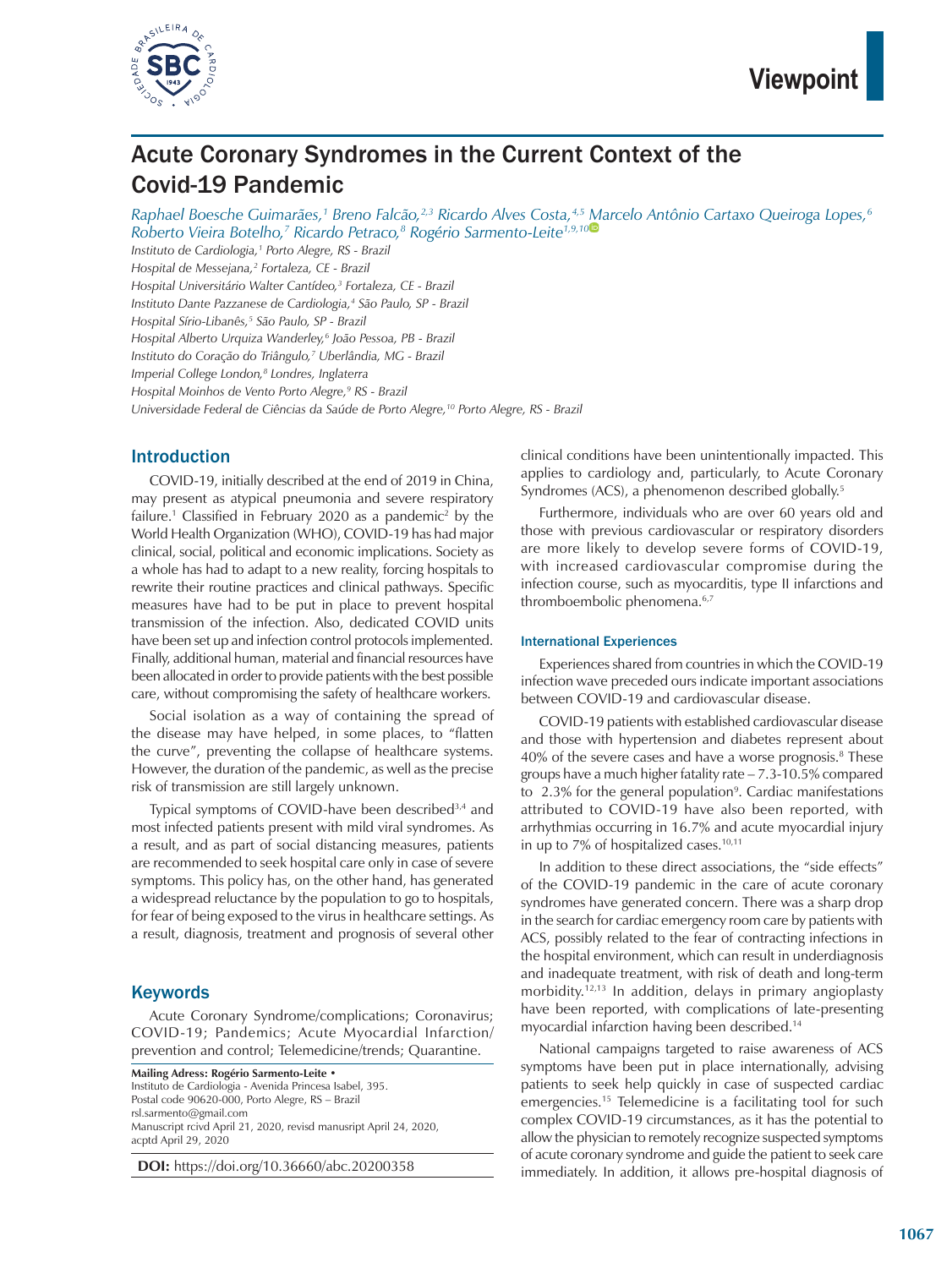## **Viewpoint**

acute ST-elevation myocardial infarction, enabling the rapid activation of catheterization laboratories and selection of the best myocardial reperfusion strategy using an individualized approach. It is possible to refer the patient directly to the heart attack center or catheterization laboratory, by-passing emergency departments, reducing hospitalization time and myocardial sequelae.16,17

Therefore, early training of cardiology teams with pathways that include the use of telemedicine is essential for the successful implementation of such tools.

#### Management of ACS *(protocols of care)*

The COVID-19 pandemic has impacted the management of acute coronary syndromes,<sup>18</sup> particularly the speed at which proven medical and interventional therapies can be implemented.19 For instance, in STEMI cases, reperfusion is known to be most beneficial if implemented within the first few hours of symptom onset.<sup>20</sup> With early actions, there is a reduction of ventricular arrhythmias, reduced myocardial damage, lower incidences of reinfarction and greater preservation of ventricular function.21 Unfortunately, late presentations of ACS have been reported worldwide. In New York, United States, there has been a reduction of up to 70% in the volume of emergency calls due to ACS and an increase of up to 800% in sudden deaths.<sup>22,23</sup>

Recommendations from several Medical Societies<sup>19,20</sup> highlight the cardiovascular clinical implications of coronavirus and call for attention to be paid to individual and populational risks.20,21 In addition to public health strategies to prevent the spread of infection, such as influenza and pneumococcal vaccination, there is a warning of a very likely underreporting and lack of assistance for cases of acute myocardial infarction during the COVID-19 pandemic.<sup>21,22</sup> In this context, the creation of routes and flows aimed at the care of these patients need extensive structuring and dissemination. Figures 1 and 2



**Figure 1 –** *Acute ST elevation myocardial infarction in the COVID era.*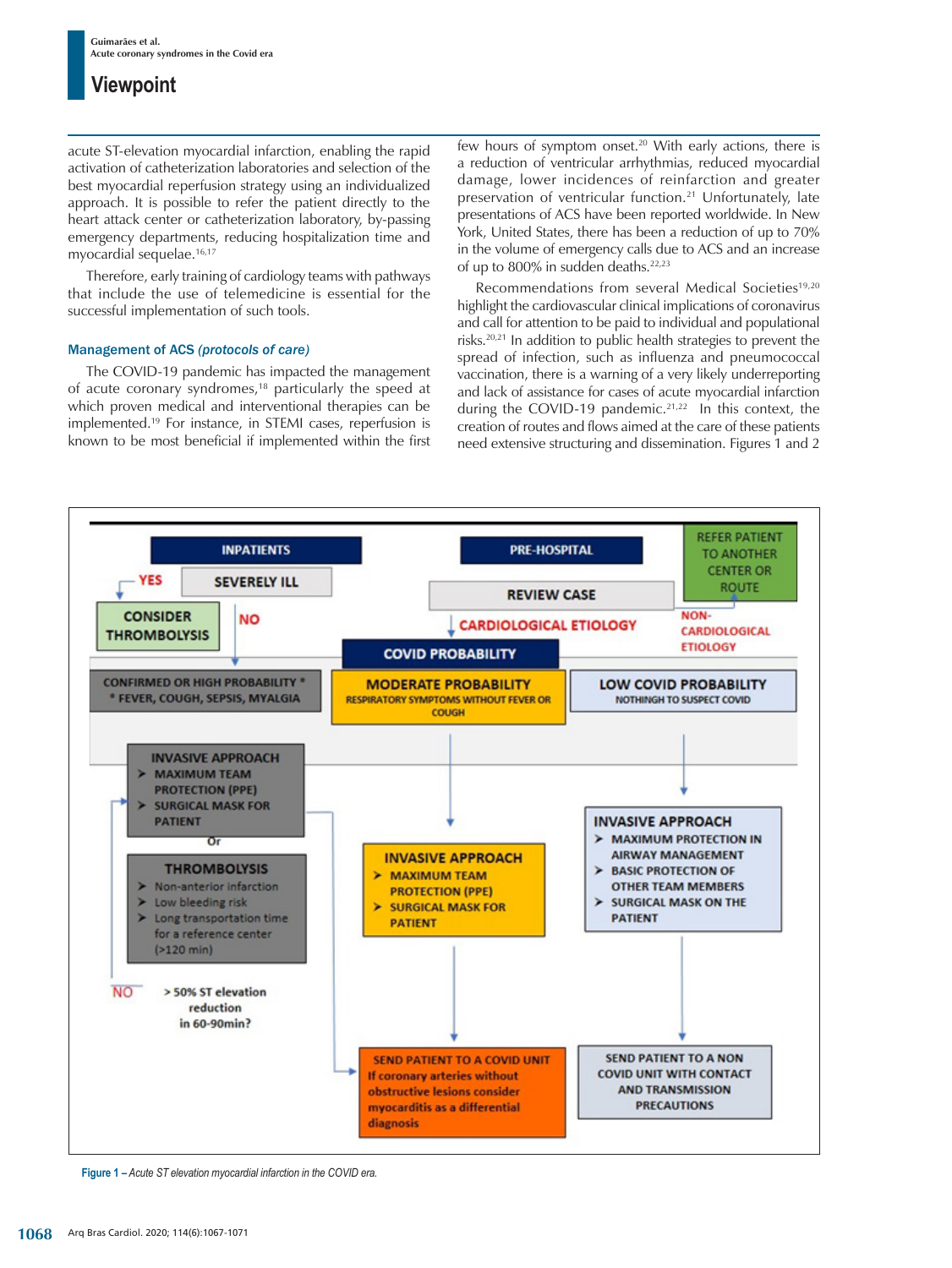## **Viewpoint**



**Figure 2 –** *Unstable Angina/Coronary Syndrome Without ST elevation in the COVID era.*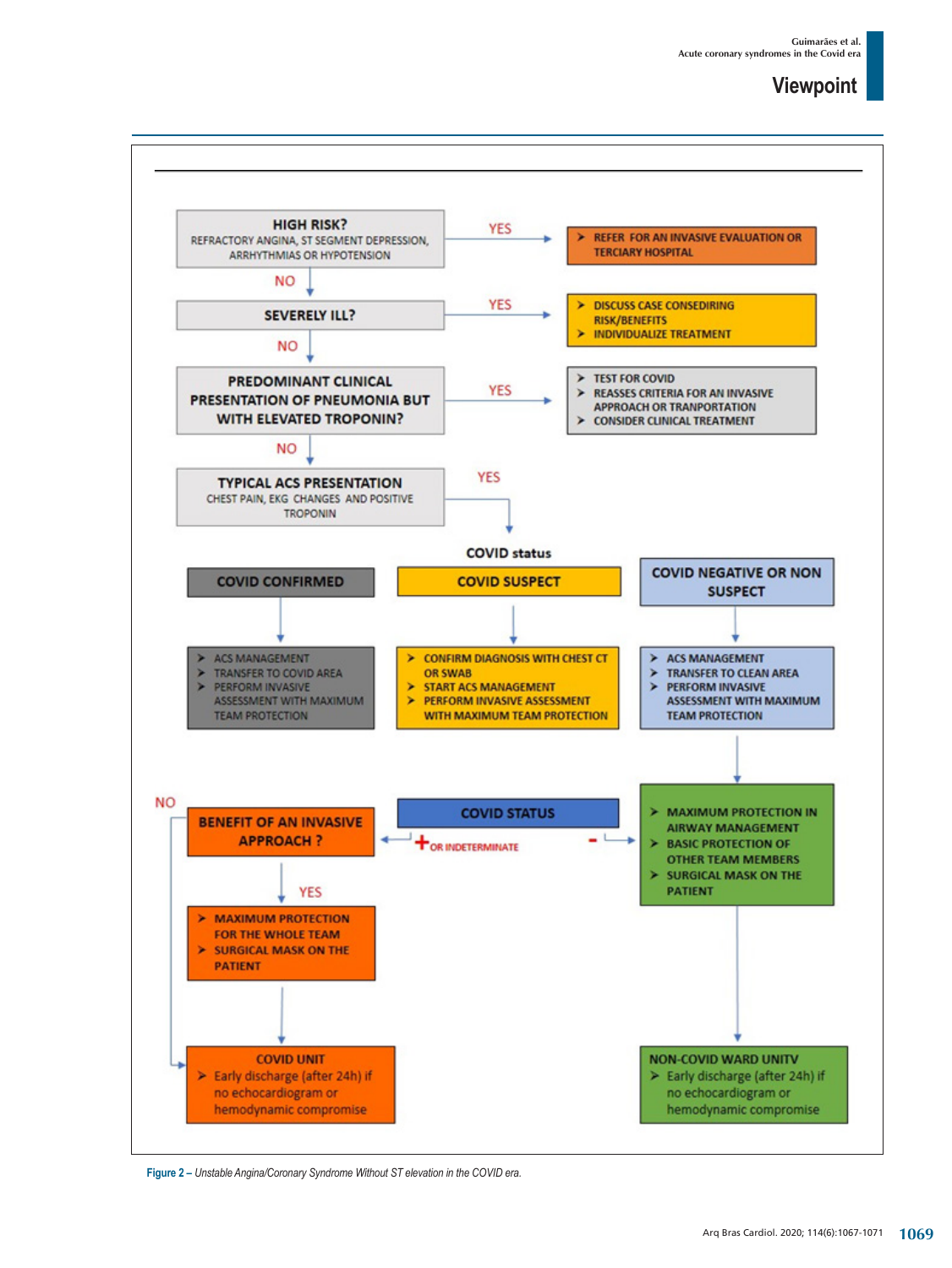## **Viewpoint**

depict suggestions of care pathways that can be adjusted to local hospital circumstances. For this purpose, personal protective equipment (anti-splash goggles, facial protectors, respirator masks, caps and waterproof aprons/gowns) should be available to the entire team with strict institutional routines for their use.

In addition, the creation of infarction networks, supported by telemedicine, can reduce mortality and length of hospitalization. The "Mission: Lifeline STEMI Systems Accelerator"23 program observed the impact of the implementation of infarction networks in 167 hospitals, which treated 23,498 patients with acute ST elevation myocardial infarction. It documented key processes for improved care: pre-hospital catheterization laboratory activation (62% to 91%; P<0.001), single call protocol for external unit transfer (45% - 70%; P<0.001), and direct referral to the laboratory (avoiding delays in the emergency room) (48%- 59%; P=0.002). There was also a significant reduction in the time between the first medical contact and balloon inflation (88 minutes x 98 minutes;  $p < 0.001$ ). The LATIN<sup>24-28</sup> program connected 13 tertiary hospitals to 86 emergency care units (UPAs) in Brazil. It treated more than 6,000 patients with chest pain through telemedicine. The mean time for the diagnosis of infarction was 5 minutes. Primary percutaneous coronary intervention was used in 49% of these patients, reaching an average hospital mortality of 5%. In these networks, cases assisted early follow routes that avoid emergency care and lead the patient directly to the hemodynamics room, shortening the avoidable delays, which may even prevent the need for ICU, relieving the overload of the health care system.

#### Future Perspectives

The imminent economic recession caused by COVID-19 makes it challenging to maintain the population lockdown for long. This fact may theoretically imply a greater spread of the disease or the emergence of a second wave, with real chances of overcrowding and exhausting the health system. In this sense, providing a safe environment and adequate protocols for the treatment of patients with ACS is fundamental for coping with the pandemic, both in the public and supplementary health areas. The continuous review of institutional protocol management measures are fundamental for the management of patients with COVID-19 who have ACS, as well as for those without the co-existing infection. The medical staff should always be aligned and work as multidisciplinary teams, always alert to the potential cardiac side effects of the different drugs and therapies used to treat COVID-19. Training of the care team in relation to screening, biosafety, work routes, personal protective equipment, correct donning techniques, stringent observance of the doffing processes, patient care, isolation, hygiene measures, diagnostic adequacy and therapy avoiding the exposure of the health team will be imperative. Combined with all this preparation, it is urgent to warn the population that "myocardial infarction and heart diseases do not respect the quarantine". Dedicated campaigns such as *Coração Alerta* (https://coracaoalerta.com. br) sponsored by the Brazilian Society of Hemodynamics and Interventional Cardiology (SBHCI), governmental, social and community actions and spaces for this purpose in the lay media and medical literature, as never before, can save lives.

A new way of living and providing care has emerged. The real final outcome of everything we are experiencing is not yet known, but what is certain is that this acute complicated situation will pass and cardiovascular pathologies, especially ACS, cannot be put in the background. Therefore, the best available management should always be available and offered. With science, wisdom and common sense we will come out stronger out of this serious situation with many teachings that will further help us to qualify our care activity for the greater good, which is the protection of life.

### Author Contributions

Analysis and interpretation of the data and Writing of the manuscript: Guimarães RB, Falcão B, Costa RA, Lopes MACQ, Botelho RV, Petraco R, Sarmento-Leite R.

#### **Potential Conflicts of Interest**

Roberto Vieira Botelho is a shareholder of telemedicine companies. ITMS Telemedicine network and Conexa Saúde.

#### **Sources of Funding**

There were no external funding sources for this study.

#### **Study Association**

This study is not associated with any thesis or dissertation work.

#### **Ethics Approval and Consent to Participate**

This article does not contain any studies with human participants or animals performed by any of the authors.